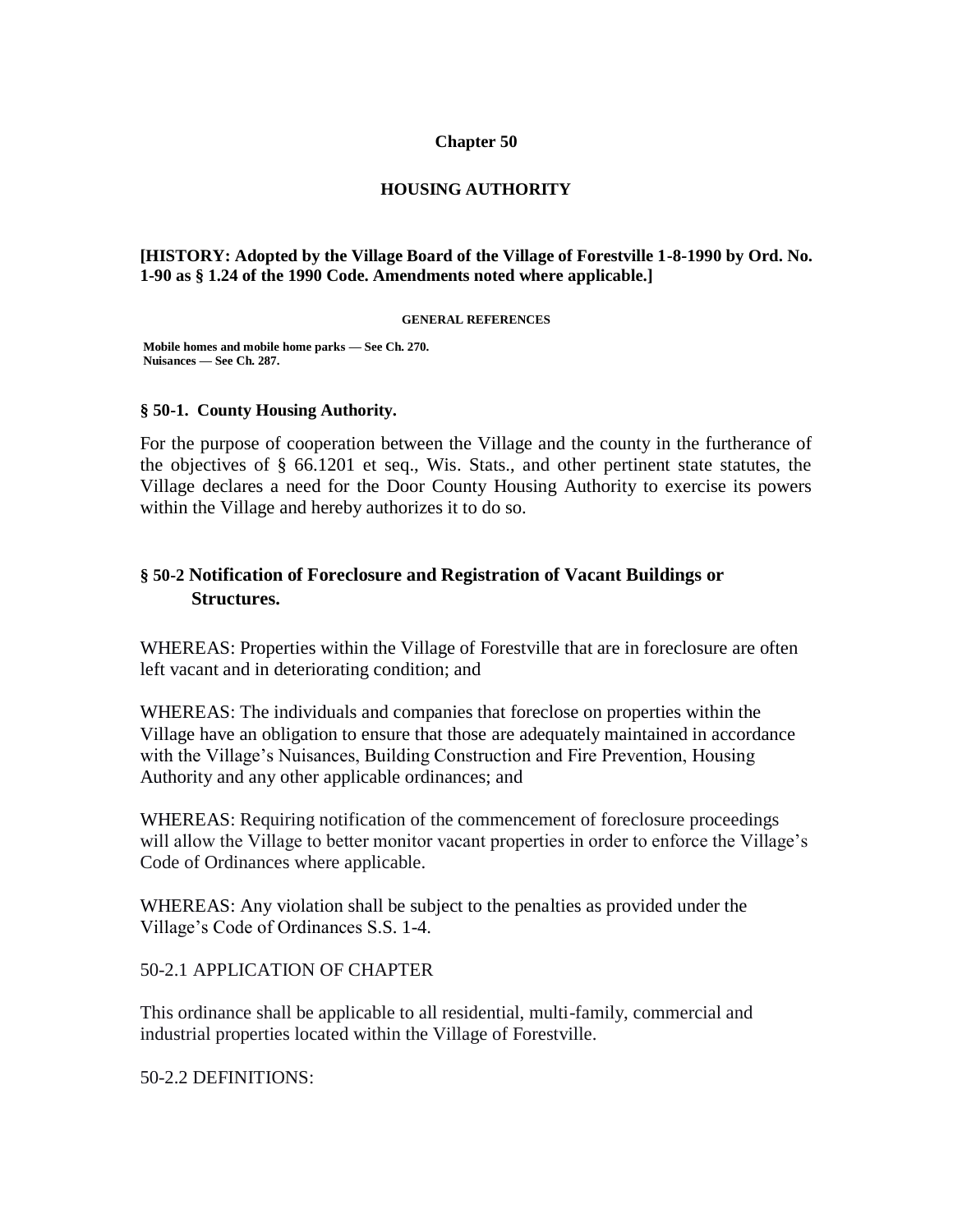- (a) "Person" In addition to S.S. 1-1(d) of the Villages Code means any legal entity, trust, and specifically the attorney and/or law firm representing a party initiating a foreclosure action.
- (b) "Vacant" means that no person actually resides in any part of the building or structure on the property, or conducts a lawful business in any part of the building or structure located on the property, or there is no primary building or structure on the property.

## 50-2.3 NOTICE OF FORECLOSURE FILING:

(a) Any person who files a complaint in any court of competent jurisdiction for foreclosure involving real property located within the Village of Forestville shall notify the Office of The Village Clerk within ten (10) days after filing of the complaint with said relevant court.

# 50-2.4 NOTICE BY PERSONS RESPONSIBLE FOR MAINTENANCE IN THE EVENT OF FORECLOSURE OR VACANCY:

- (a) If the building or structure on a property that is the subject of a foreclosure proceeding is vacant at the time the foreclosure complaint is filed with a court of competent jurisdiction, then the person filing the foreclosure complaint shall notify the Village in writing of the name, address and contact information for the person who will be responsible for maintaining the property in compliance with all applicable provisions of the Re-codified Code of Ordinances of the Village of Forestville.
- (b) If the building or structure on the property that is the subject of a foreclosure proceeding becomes vacant at any time after the foreclosure complaint is filed with a court of competent jurisdiction, then the person filing the foreclosure shall notify the Village in writing of the name, address and contact information for the person who will be responsible for maintaining the property in compliance with all applicable provisions of the Re-codified Code of Ordinances of the Village of Forestville.
- (c) If at any time during the foreclosure proceedings there is a change in the person(s) responsible for maintaining the property, then the person filing the foreclosure complaint shall notify the Village in writing of the name, address and contact person who will, or has, assumed responsibility for maintaining the property within ten (10) days.

BE IT RESOLVED, that **50-2** Notification of Foreclosure and Registration of Vacant Buildings or Structures Ordinance for the above mentioned village is hereby adopted to take effect this  $7<sup>th</sup>$  day of October, 2013.